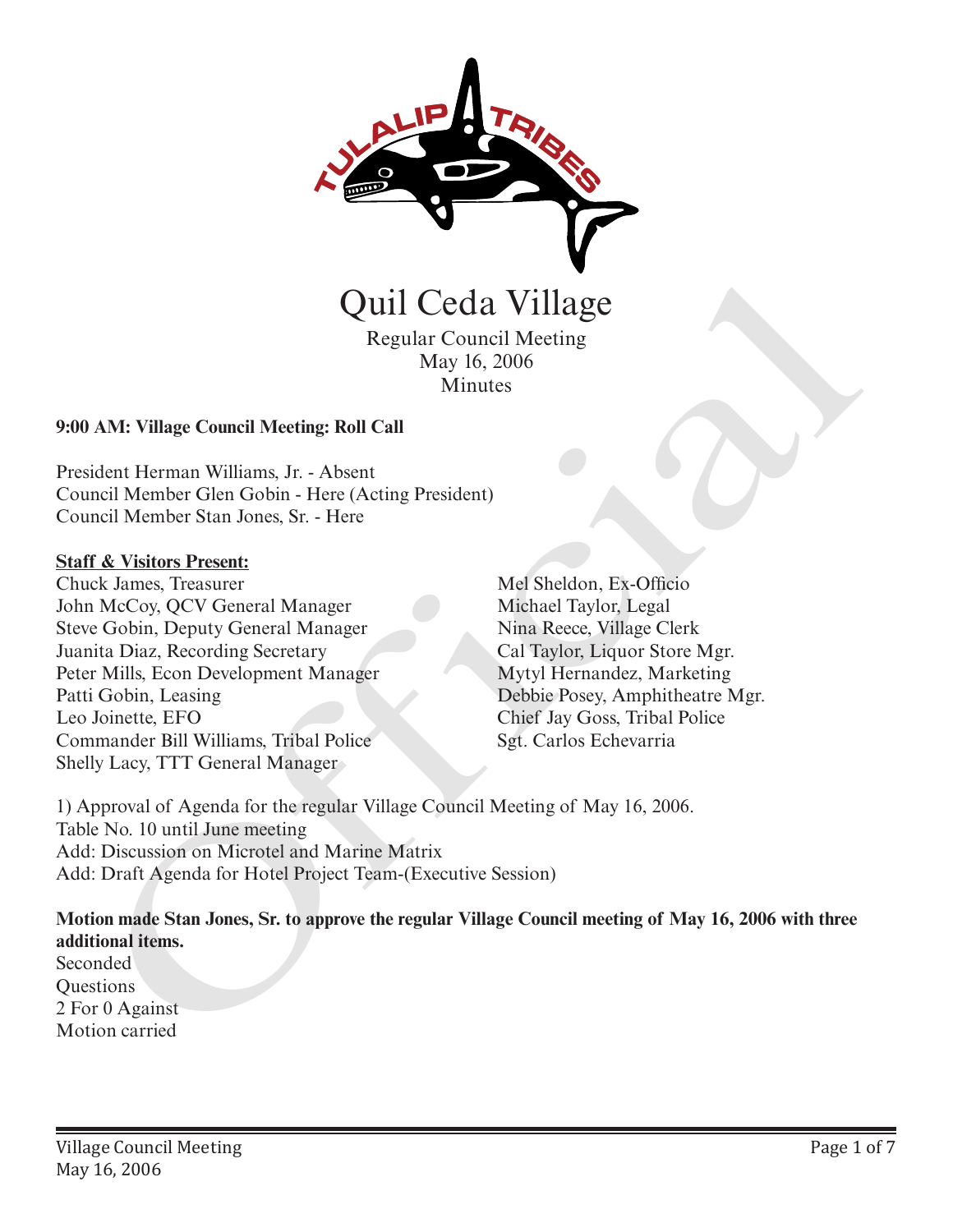2) Approval of minutes for the regular Village Council Meeting of April 18, 2006. **Motion made by Stan Jones, Sr. to approve the minutes of the regular Village Council meeting of April 18, 2006 as presented.**

Seconded Questions: 2 For 0 Against Motion carried

## **Tulalip Tribes Police**

3) Monthly Report

Drug arrest at the outlet mall resulted in eight additional warrants including identity theft and credit card theft. All three individuals went to King County due to large warrants in that county. Vehicle has been confiscated and is being processed to remain with the tribe.

345 police responses within the Village this month.

Most of the responses were routine. Re-stripping the streets have helped with driver lane confusion.

#### **Quil Ceda Village Administration**

#### 4) Out of State Travel Request

**Motion made by Stan Jones, Sr. to approve the out of state travel for Nina Reece to attend the National Intertribal Tax Conference held the Mystic Lake Casino in Prior Lake, MN August 21-25, 2006 at a cost of \$1,849.70 to come from the Quil Ceda Village Administration budget.** 

Seconded **Ouestions** 2 For 0 Against Motion carried

#### 5) HRO 84 QCV Hiring Variance

**Motion made by Stan Jones, Sr. to approve the Tulalip Tribes Resolution No. 2006-120 approving the variance to QCV HRO 84 Ordinance that Quil Ceda Village has the authority to hire/fire for the Village.** Seconded **Ouestions** lip Tribes Police<br>
onthly Report<br>
onthly Report<br>
onthly Report<br>
a areas at the couled mall resulted in eight additional warrants including identity theft and credit<br>
c. All three individuals went to King County due to larg

2 For 0 Against Motion carried

6) Labor Relations Discussion Discussion: John McCoy; Mike Taylor; Chuck James; Patti Gobin; Stan Jones, Sr.; Glen Gobin

Staff has been working with labor to try to work with tribes to resolve some labor issues. A suggestion was made to create a tribal labor law. The law could be incorporated at the Village first as a test or the tribal government could create the labor law and then the Village would follow. The tribe provides family wage jobs and benefits. What benefits could a union provide to tribes? Tribes are taking care of their employees. The tribe would have to make changes to its policy to change the relationship between its management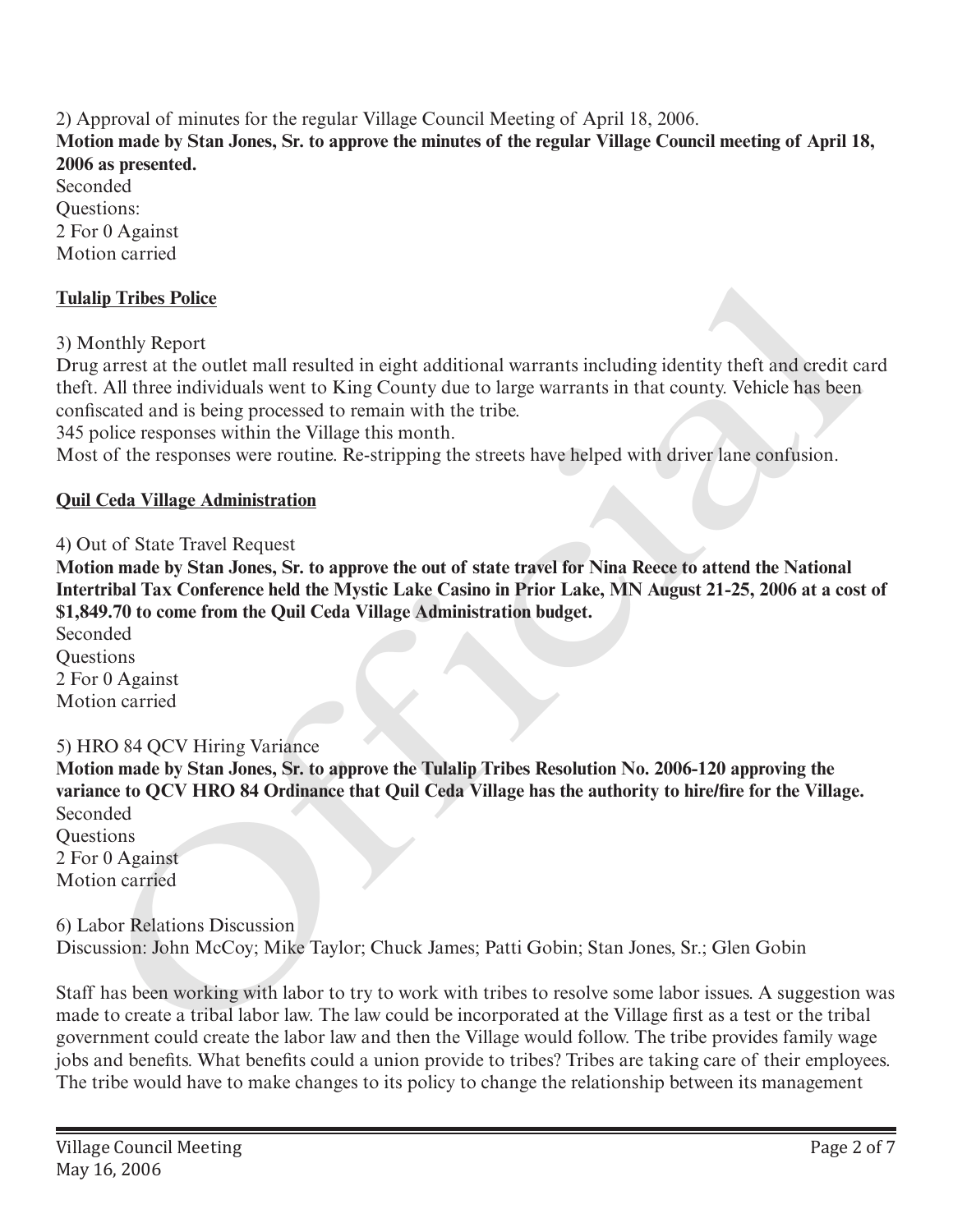and laborers. The 10th Circuit has upheld tribal labor laws. It is unknown how the 9th Circuit will treat the San Manuel case.

The threat or fear is that if San Manuel loses, the unions could come in to all tribes. Tribes continue to have their sovereignty whittled away. As a tribe, we have to stand firm against outside organizations attacking tribal sovereignty. San Manuel is basing its case on tribal sovereignty. Unions find jobs for other people they have not found jobs for tribal people. They only want to come in when tribes have already provided the jobs.

The Village would be in support of a resolution for the tribe to move forward with this issue to protect the tribe's sovereignty.

The tribe needs to have one phone book for all its employees. The tribe is integrated with all its departments.

7) Boom City Discussion Discussion: John McCoy; Mike Taylor; Nina Reece; Mel Sheldon; Stan Jones, Sr.; Steve Gobin; Glen Gobin; Shelly Lacy

The tribe will coordinate with Quil Ceda Village on the insurance requirements. It is requested that the Tulalip Board of Directors, Quil Ceda Village and Boom City come together and round table these issues. The Council could entertain a motion to exempt the area known as Boom City. Boom City stand owners are concerned about their customers and the "no lighting of fireworks ordinance." They believe this will affect their sales base. The Village must protect the public safety. provided the jons.<br>The Village would be in support of a resolution for the tribe to move forward with this issue to protect<br>The Village would be in support of a resolution for the tribe is integrated with all its<br>Orphament

8) Tax Revenue Report

Discussion: Nina Reece; John McCoy; Chuck James;

A report was given on the tax revenue that Quil Ceda Village has generated on its own businesses. Some thought has been given to putting cigarette sales (by the carton) in the gift store at the casino. The casino will be brought into a discussion to see if this is viable. (See motion in item #18)

## 9) QCV Resolution 2006-029

**Motion made by Stan Jones, Sr. to approve Quil Ceda Resolution 2006-029 authorizing the transfer of tax revenue from Quil Ceda Village US Bank Tax account to Quil Ceda Village General Fund Money Market Account in the amount of \$394,460.33.**

Seconded Questions 2 For 0 Against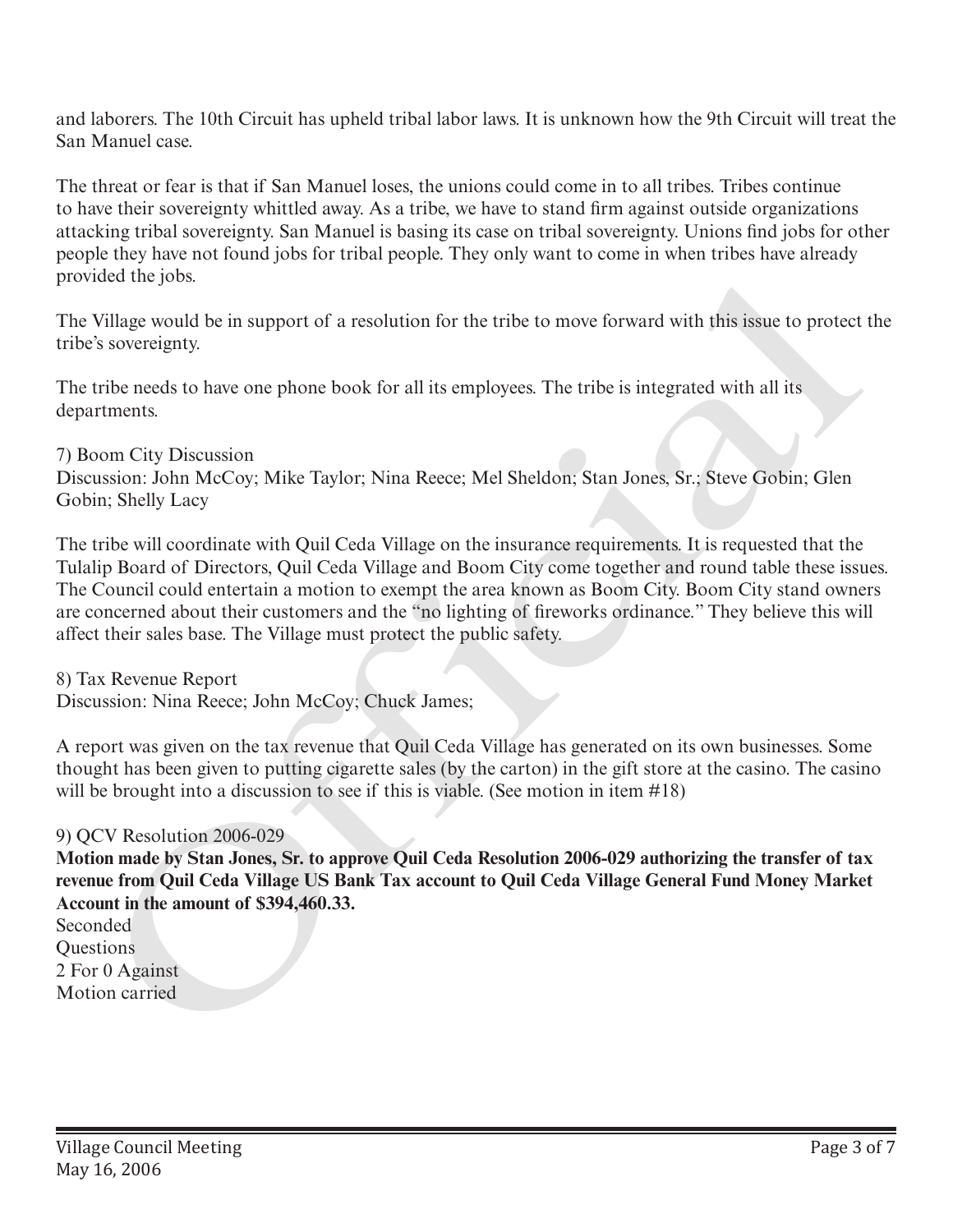### **Governmental Affairs**

10) Contract for Paramatrix

A. Quil Ceda Village Resolution 2006-030 for Professional Services Tabled until June

11) VISA Credit Card for Government Affairs Policy Analyst Resolution 2006-031

**Motion made by Stan Jones, Sr. to approve Quil Ceda Village Resolution 2006-031 authorizing request for a Visa credit card to be issued for Suzi Wright, as the Governmental Affairs Policy Analyst, with a limit of \$5,000.00 and payment for charges will be from the Quil Ceda Village Governmental Affairs Budget.** Seconded **Ouestions** 2 For 0 Against

Motion carried

12) Out of State Travel Request for Tracie Stevens Ratification of TTT Directive #5 from May 5, 2006 **Motion made by Stan Jones, Sr. to ratify Tulalip Tribes Directive 5, May 5, 2006 approving the out of state travel for Tracie Stevens to attend the 14th Annual Great Plains/Midwest Indian Gaming Conference & Trade Show May 22-26, 2006 in Minneapolis, MN at an est. cost of \$1,628.30 to come from the Governmental Affairs budget.** a Visa credit card to be issued for Suzi Wright, as the Governmental Affairs Policy Analyst, with a limit of<br>SS,000.00 and payment for charges will be from the Quil Ceda Village Governmental Affairs Budget.<br>Seconded<br>Questi

Seconded **Ouestions** 2 For 0 Against Motion carried

## **Quil Ceda Village Finance**

#### 13) QCV Resolution 2006-032

**Motion made by Stan Jones, Sr. to approve Quil Ceda Village Resolution 2006-032 establishing a Nations Bank Investment Sweep Account at Bank of America linked directly to the Quil Ceda Village Accounts Payable Account.**

Seconded

Questions: The Village is setting up all their accounts to a zero balance keeping just enough to offset any service charges for each account. An analysis has been done which will improve the interest rate considerable.

2 For 0 Against Motion carried

#### **Tulalip Data Services Department**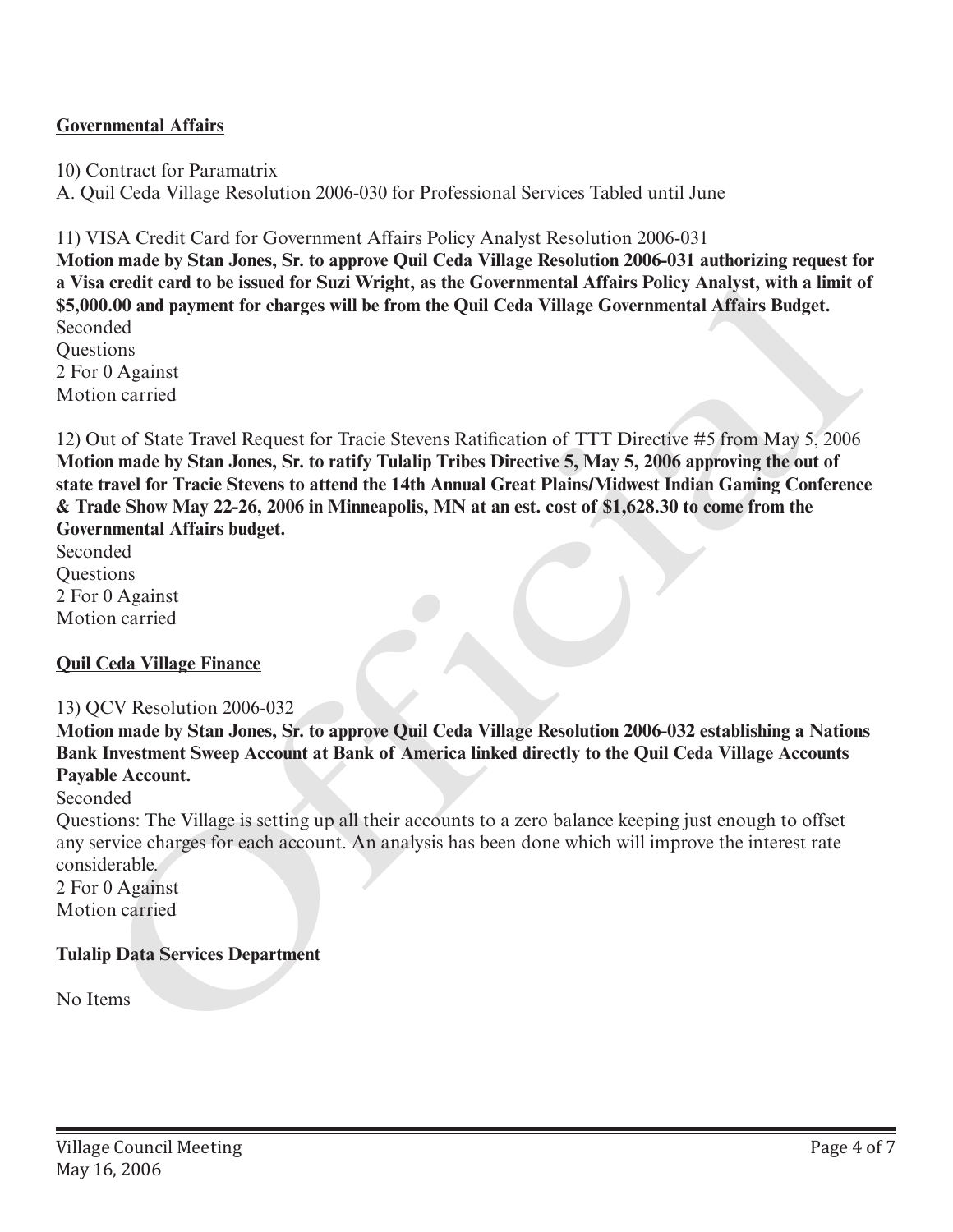#### **Quil Ceda Village Amphitheater**

14) Ratification of TTT Directive #4 from May 5, 2006

**Motion made by Stan Jones, Sr. to ratify The Tulalip Tribes Board of Directors motion no. 4 from May 5, 2006 which authorizes the purchase of 2000 chairs for the down payment of \$14,550.00 and balance of \$43,650.00 due August 2006 to come from the Quil Ceda Village Amphitheater budget.**

Seconded **Questions** 2 For 0 Against Motion carried

15) Quil Ceda Village Amphitheater Performer Artists Contracts

**Motion made by Stan Jones, Sr. to approve QCV Resolution No. 2006-033 authorizing a performing artist contract between the Tulalip Amphitheatre and the Beach Boys to perform on June 11, 2006 at a cost of \$60,000 with funding to come from the Amphitheatre 2006 budget.**

Seconded **Questions** 2 For 0 Against Motion carried

**Motion made by Stan Jones, Sr. to approve QCV Resolution No. 2006-034 authorizing a performing artist contract between the Tulalip Amphitheatre and the Julio Iglesias Creative Artist Agency for Julio Iglesias to perform on August 8, 2006 at a cost of \$65,000 with funding to come from the Amphitheatre 2006 budget.** Seconded

**Ouestions** 2 For 0 Against Motion carried

**Motion made by Stan Jones, Sr. to approve QCV Resolution No. 2006-035 authorizing a performing artist contract between the Tulalip Amphitheatre and the William Morris Agency for Peter Frampton to perform on August 17, 2006 at a cost of \$52,500 with funding to come from the Amphitheatre 2006 budget.** Seconded concluded<br>notice and Willage Amphitheater Performer Artists Contracts<br>non made by Stan Jones, Sr. to approve QCV Resolution No. 2006-033 authorizing a performing artist<br>near theorem the Tulalip Amphitheatre and the Beach B

**Questions** 2 For 0 Against Motion carried

## **Quil Ceda Village Economic Development**

16) Ratification of TTT Directive #18 from May 5, 2006

**Motion made by Stan Jones, Sr. to ratify the Tulalip Board of Directors motion no. 5 of May 5, 2006 approving the out of state travel request for Peter Mills and Patti Gobin to attend the 2006 ICSC Spring Convention International Council For Shopping Centers in Las Vegas, NV May 21-24, 2006, cost to come from the Economic Development budget.**

Seconded Questions 2 For 0 Against Motion carried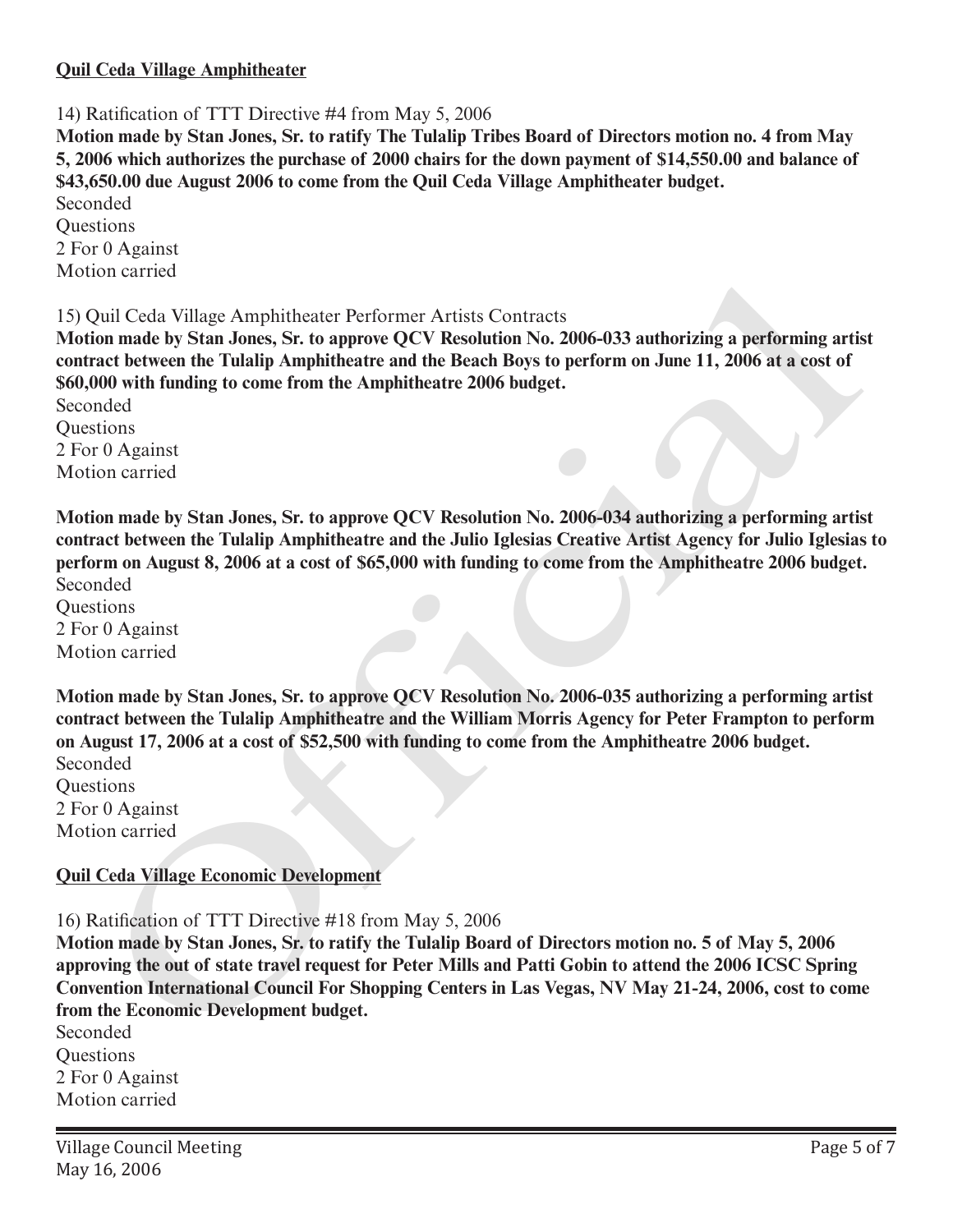# **Tulalip Liquor Store**

17) Designation of New Liquor Store within Quil Ceda Village Discussion: Cal Taylor; Stan Jones, Sr.; Glen Gobin; Patti Gobin; Chuck James; Steve Gobin; Peter Mills

The liquor store needs a commitment from the Village/Tribes to move forward with its plans to build a larger store which will include a wholesale distribution center. It will cost money to begin this process. Current revenue should be enough to support a loan for this proposal. Council is concerned that this area needs to have a little more planning and compatibility with complimentary businesses. Traffic concerns must be considered. This facility needs a larger parking lot. Due to land values, a warehousing facility may need to be located off-site. I-5 exposure will be key to the success of the project. Demographics are important. The tribe adds more value than just the lease. It brings taxes and employment. It's important to build this facility and place it in the right place. Start the financial review and a complete marketing study to see what additional revenues that might be out there. ent revenues modula de enougn to support a toan for fins proposal. Council is concerned that that a concerned<br>so to have a little mere planning and compatibitity with complimentury businesses. Traffic concerned<br>be consider

# **Motion made by Stan Jones, Sr. to move forward with a study on liquor sales and a location within Quil Ceda Village and bring it back within 90 days.**

Seconded

Questions: Study needs to include how much more revenue will be brought in, a business plan, a marketing plan, how large the warehouse needs to be and the location for both. The master plan for the Village needs to be included. Businesses must be complimentary.

2 For 0 Against Motion carried

QCV Resolution 2006-036 designating and reserving approximately 2 ½ acres of land within the South Power Center, specifically the NE corner for the purpose of constructing a stand along Liquor Store Facility which shall accommodate the growing need to keep higher inventory on hand to provide for the Casinos and the hotel/convention center.

## **18) Motion made by Stan Jones, Sr. to move forward with cigarette sales in the Casino and Bingo facilities with all the rules and regulations necessary to accommodate this and to allow the staff to move forward with preparing a wholesale licensing agreement.**

Seconded 2 For 0 Against Motion carried

### 19) Microtel Hotel Update Discussion: Patti Gobin; Peter Mills; Glen Gobin; Leo Joinette; Stan Jones, Sr.; Chuck James

What is the Council's direction regarding Microtel? The Village doesn't have the extra water to extend to businesses outside their boundaries. The tax base issues need to be resolved before utility services can be extended to non-tribal businesses. Council would like staff is to meet with Microtel representatives and have a workup prepared before they meet with the full Tribal Board of Directors.